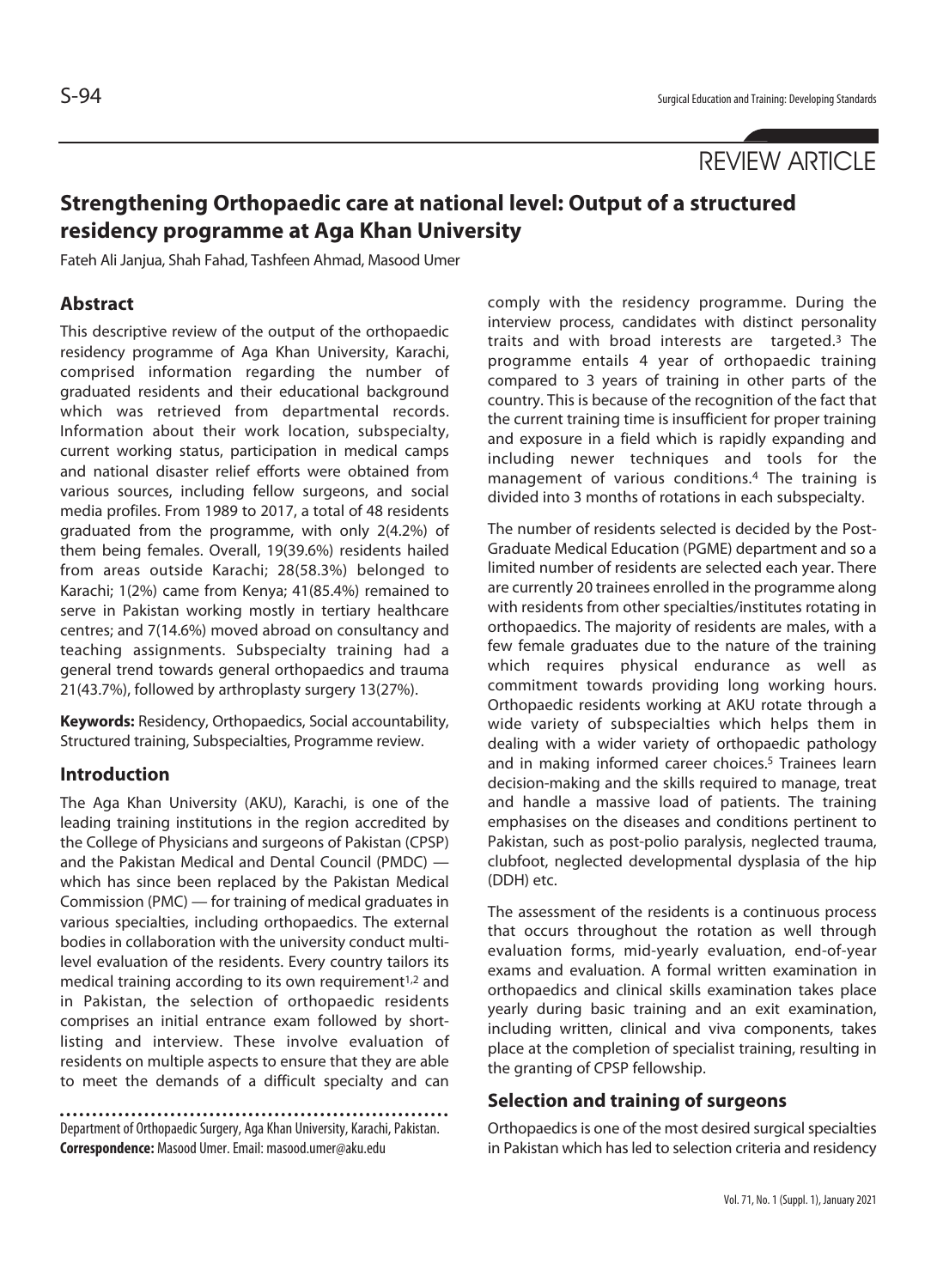training to become more competitive as more individuals seek positions than there are slots available. To acquire information about the cognitive skills of the applicants, they are examined for their prior education, work experience, previous research work and academics among other elements. The residency programme recognises the needs of the country and aims at producing high-standard orthopaedic surgeons who are self-sufficient and are able to carry out orthopaedic procedures and practice independently and unsupervised after graduation. Residents achieve skills and knowledge through the management of inpatients and outpatients along with working in regular elective and emergency high-tech theatres through which they are helped in developing the right personality, attitude and leadership qualities fit to work and adapt in underprivileged conditions as well as in a modern environment with latest trends and equipment.

To cover the full scope of orthopaedics, the residents are rotated every 3 months in a structured manner to the various subspecialties, like trauma, orthopaedic oncology, reconstructive orthopaedics, foot and ankle surgery, hand and micro-vascular surgery, arthroplasty and spine surgery. The level of skills acquired is assessed by various assessment tools such as directly observed procedural skills (DOPS), objective structured assessment of technical skills (OSATS)

and mini-clinical evaluation exercise (MINI-CEX), and the ability of the trainees to perform various orthopaedic procedures is determined. Numerous other factors influence this training, including attributes that are looked for during the induction process which are governed by the programme director and supervisors. Research activities are regularly monitored through monthly research cell meetings, and weekly academic meetings are kept along with various skill workshops, city-wide orthopaedic meetings and faculty lectures. Thus, the residents are provided with a structured training programme containing both educational and training elements.

#### **Graduates across the years**

Since the start of the induction of residents into the programme in 1989, there has been a gradual increase in the the number of residents inducted per year. This is in part due to the increase in the gradual departmental workload and to meet the requirements of patient-care. The numbers of consultants and supervisors have also increased in the department and more trainees were therefore inducted to meet the demand as the years progressed (Figure-1).



From 1989 to 2017, a total of 48 residents graduated from the programme, with only 2(4.2%) of them being females.

**Figure-1:** Number of residents graduating from across the years.

J Pak Med Assoc (Suppl. 1)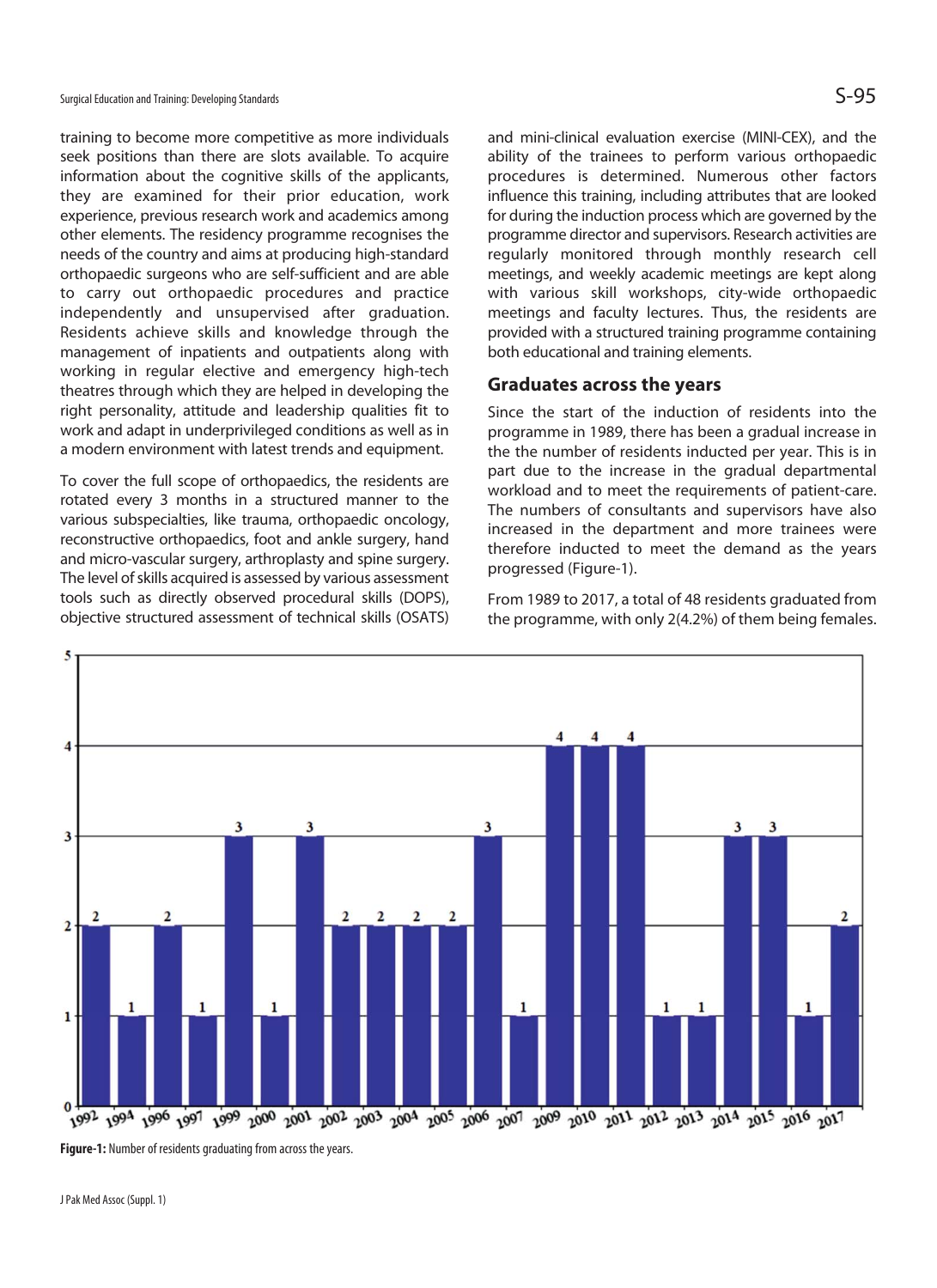

**Figure-2:** Native cities of the residents graduating from the institute. One graduate hailed from Kenya.



**Figure-3:** Current working locations of orthopaedic graduates within Pakistan.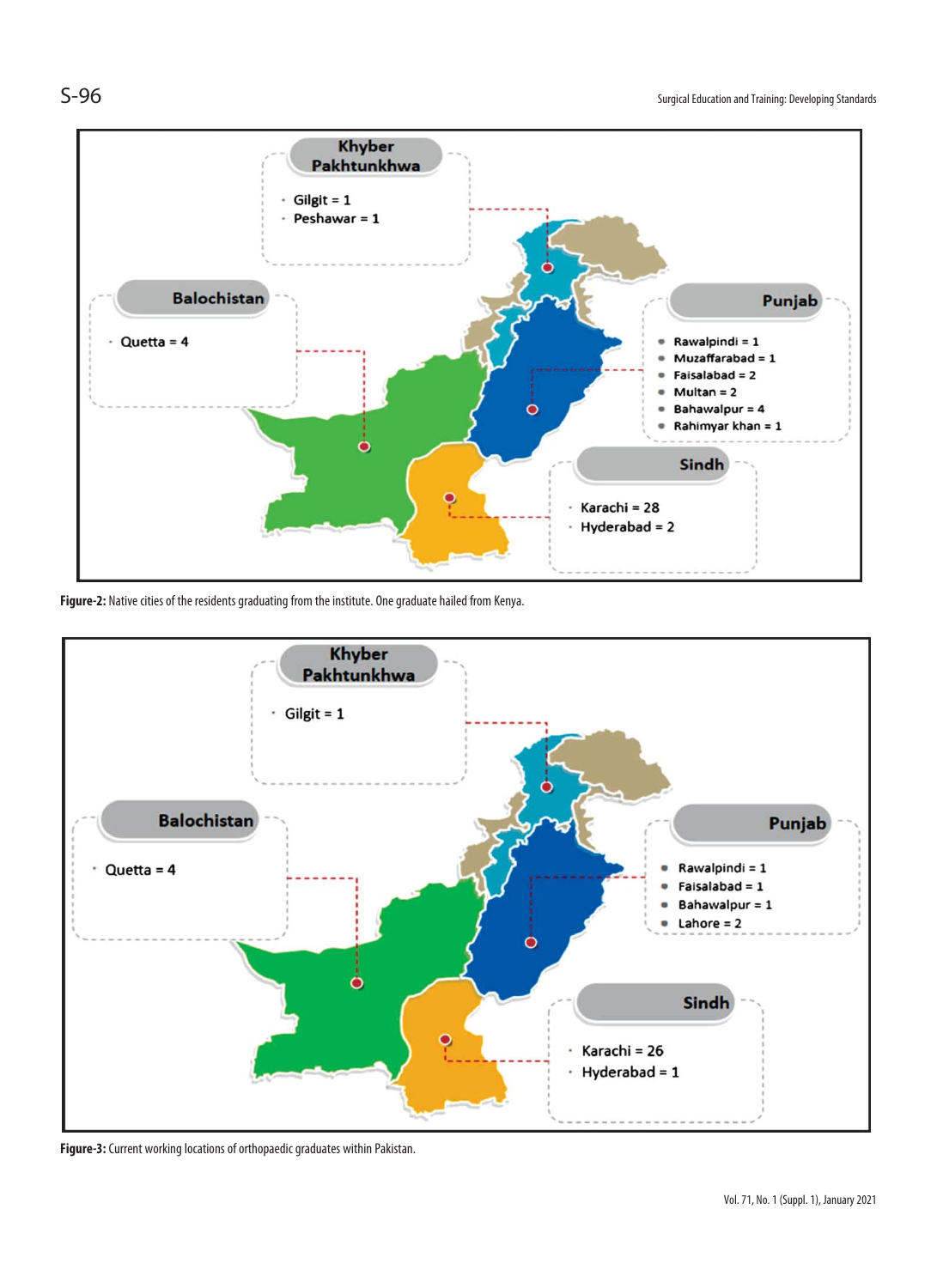Overall, 19(39.6%) residents hailed from areas outside Karachi, 28(58.3%) belonged to Karachi, and 1(2%) came from Kenya (Figure-2).

#### **Current work status**

Graduates from the institution are working across Pakistan in different areas and hospitals. Of the 48 graduates, 41(85.4%) remained to serve in Pakistan. Of them, 21(51%)residents continued to serve in tertiary hospitals in Karachi, including 12(29%) who continued to work at the AKU Hospital after going through various subspecialties. Besides, 7(14.6%%) residents acquired various consultancy and teaching posts in foreign countries, including the United States, the United Kingdom, Canada, Australia, Ireland Saudi Arabia and the United Arab Emirates (Figure-3).

#### **Subspecialty training**

Orthopaedic training at the institute exposes trainees to all aspects of orthopaedic surgery and prepares them for general orthopaedic practice. The general demand for increased subspecialisation, work-hour restrictions and greater supervision requirements has led to a change in clinical experience. International trends have now made graduates more inclined towards further fellowships in different subspecialties.6 Following this trend, graduates

from this institute have progressed to attain specialised subspecialty training and fellowships from different centres and institutes around the world, contributing to the diversity of orthopaedic subspecialties in Pakistan. Some have attained and are working across multiple specialties. Technical applications and orthopaedic knowledge continues to grow and it has been realised that the standard 3-4 years of orthopaedic training is not enough for preparing residents for the future. Thus, fellowship training is considered an educational necessity at the institute to help address the needs of society. More residents are inclined towards choosing specialties that are more of financial benefit and, for a country which has witnessed war and catastrophes, emphasis should be given to specialties like trauma and reconstruction.

To address the growing rate of residents acquiring fellowship training postgraduation and help them in career selection, the programme shifted from the standard practice of residency training towards a more subspecialty-based approach, with residents now being rotated across all specialties before graduating from the institute. Subspecialty training had a general trend towards general orthopaedics and trauma 21(43.7%), followed by arthroplasty surgery 13(27%) (Figure-4).



**Figure-4:** Trend of subspecialties picked up by the orthopaedic graduates.